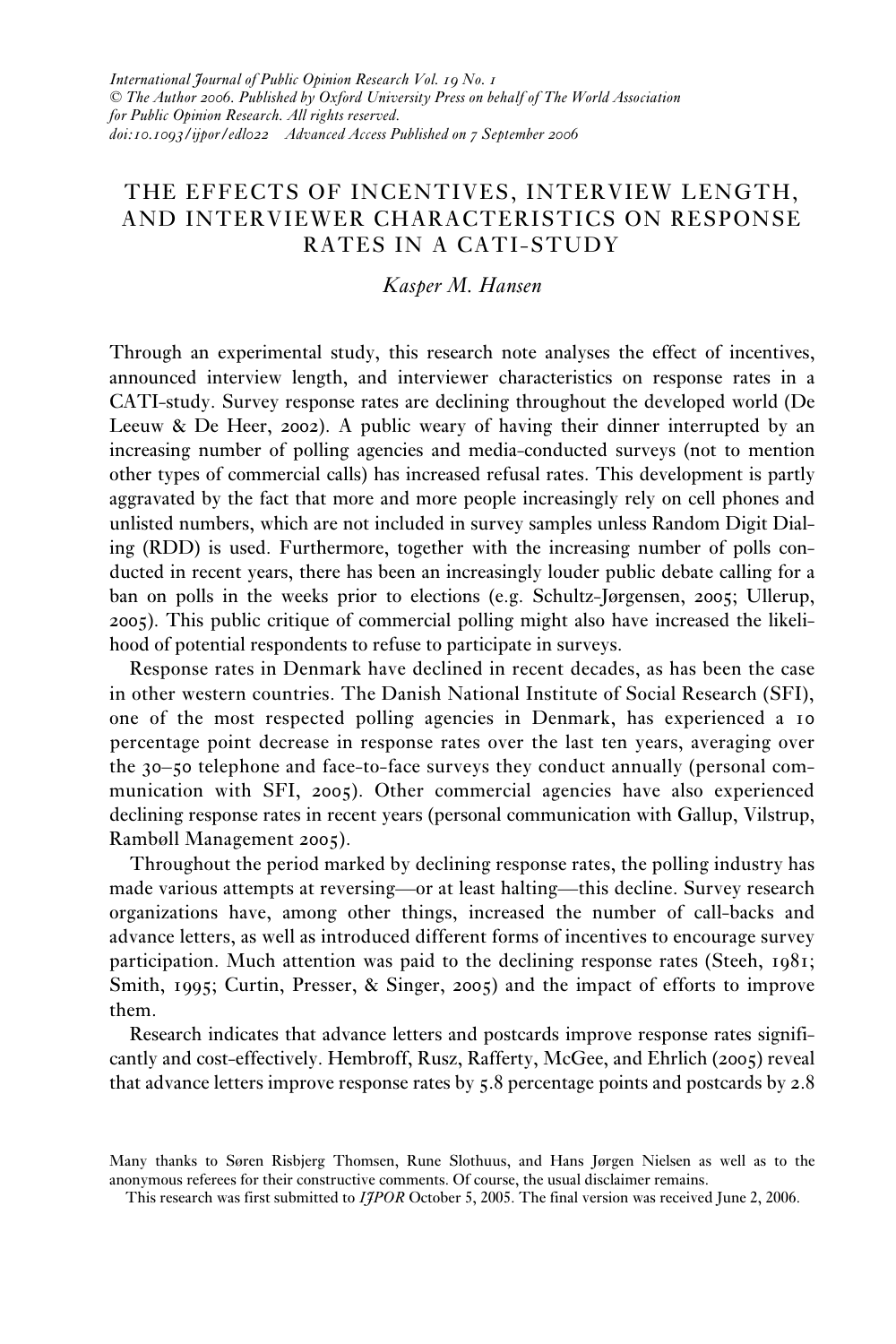percentage points in a telephone survey, whereas Singer, Van Hoewyk, and Maher (2000) find that an advance letter has no significant effect.

Incentives also indicate a positive effect on response rates. Pre-paid incentives are generally more effective than promised incentives are, and monetary incentives are more effective than, for example, lotteries, charities, vouchers, or in-kind incentives (Warriner, Goyder, Gjertsen, Hohner, & McSpurren, 1996; Kalantar & Talley, 1999; Porter & Whitcomb, 2003; Fahimi et al., 2005; Ryu, Couper, & Marans, 2006). The impact of lottery incentives varies from 1.4 to 14.8 percentage points, whereas the impact of pre-paid incentives varies between 12 to 27 percentage points after one contact across different forms of surveys (post, e-mail, and CATI) and population (students, general population, faculty members, and company owners). The studies also confirm the diminishing effect of the value of the incentive, that is the first euro spent on incentives is more effective than the last one.

The above findings have contributed to our understanding of the various factors in play when respondents decline or accept an invitation to participate in opinion surveys. This research note aims to supplement and advance this insight on a number of factors. By applying an experimental design, this note assesses the effect of lottery incentives, announced interview length, and the interviewer effect on response rates in a CATI-study.

### METHOD

The data is a simple random sample of Danish voters interviewed through CATI. An experimental design is used, varying the announced promised interview time between 15 and 20 minutes and randomly varying incentives between lottery travel vouchers, lottery grocery vouchers and no incentives. The incentives are combined with the background data of the interviewers in order to asses the effect on the refusal rate. All interviewers received training before starting the interviews and were supervised throughout the study. The CATI-system randomly assigned interviewers to a respondent. In this manner, the interviewers were randomly assigned to conduct 15- and 20-minute interviews, as well as to the use of incentives at the beginning of the interview. The introduction upon reaching the respondent was:

'Hello—My name is ... I am calling from Rambøll Management on behalf of the University of Copenhagen. We are conducting an opinion survey and would like to hear whether we could ask you some questions. The survey is about political issues of concern to us all. It will take approximately 15/20 minutes.'

The 15-minute announcement represented a true decrease in the length of the survey, as a time-consuming set of questions was dropped to achieve the 5-minute decrease.<sup>1</sup> The topic was politics in general, with many questions similar to the national election studies. Screening for likely voters was not used, mainly due to the high turnout in Denmark. The incentive splits were:

<sup>&</sup>lt;sup>1</sup> On average, the promised 15-minute interviews took approx. 25 minutes, including call-up and ending procedures, whereas the 20-minute interviews took 28 minutes.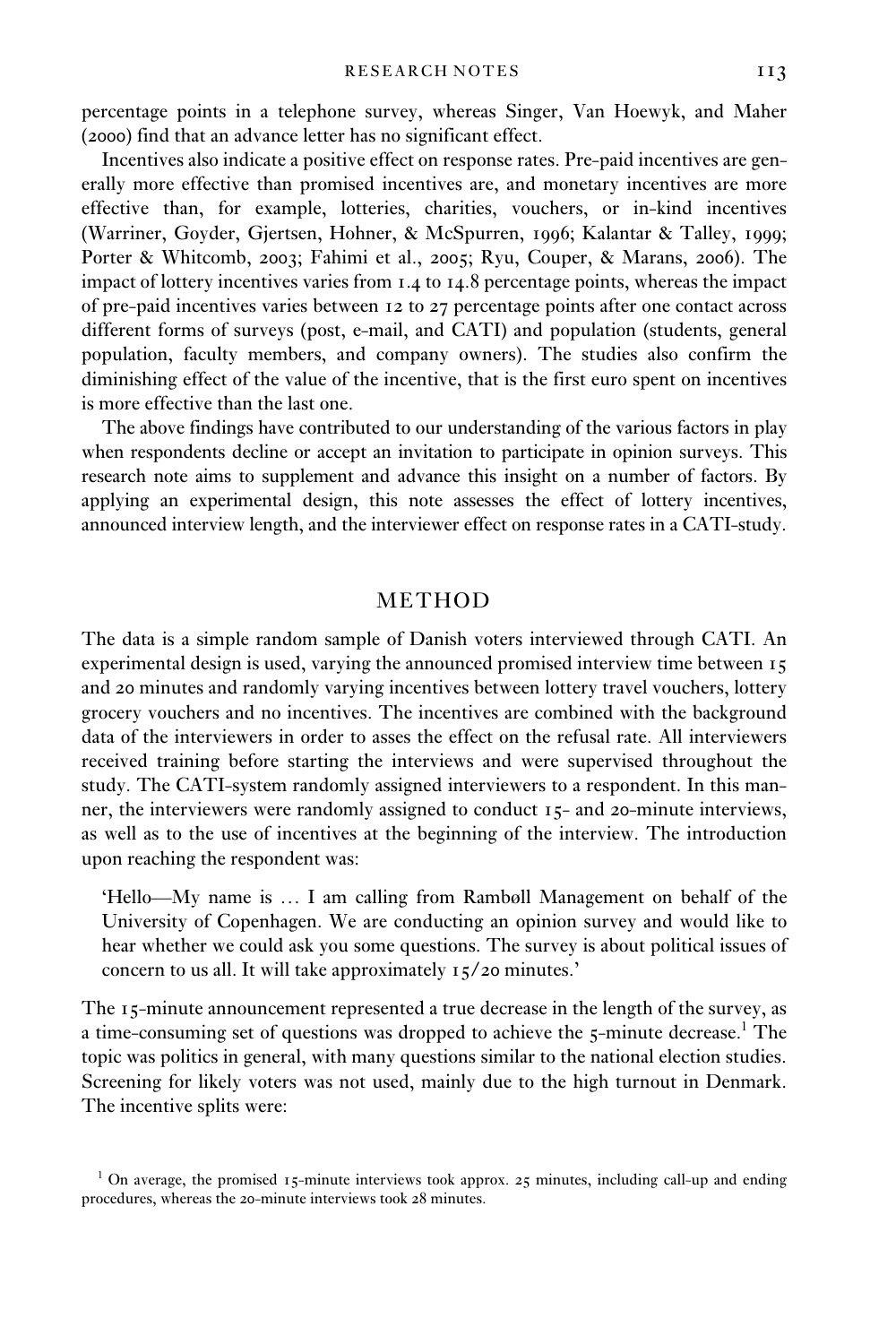'For the inconvenience, you will participate in a lottery where there are good chances for winning [SPLIT 1: travel vouchers to e.g. London and Paris] [/] [SPLIT 2: vouchers to different grocery stores] of a total value of DKK 15,000  $[$ approx. 2,000 $\epsilon$ ].'

In practice there were three prices of DDK 5,000 (approx. 700  $\epsilon$ ) within each split, that is a total of DDK 30,000 (approx 4,000  $\epsilon$ ) was spent on the prizes. If the respondent asked the interviewer, this information was provided. The third incentive split provided no incentives. The reason for the choice of lottery incentives in this study—despite the fact that the studies mentioned above have demonstrated that cash and pre-paid incentives are more effective—is twofold. First, pre-paid incentives in telephone interviews demand a sample in which it is possible, prior to the interview, to identify the respondent in order to send an advanced letter with the incentive. In this study, once a household was reached, a respondent was randomly selected by the 'last birthday' technique. Secondly, cash and pre-paid incentives are liable to be taxed in Denmark, and it is the organizer's duty to report recipients of such incentives to the taxation authority. Cash and pre-paid incentives are therefore quite time-consuming. Thus, lottery incentives with grocery store and travel vouchers are the most widespread form of incentives used in Denmark.

Table 1 summarizes the response to the experimental survey. Refusal rates account for 43 percent, whereas non-contact merely accounts for 11 percent of the relative response rate. Other elements have effects below 1 percent in understanding the response rate level; that is with 11 call-backs spread over a month, it was possible to reach 89 percent of the net-sample. Thus the main obstacle for a good response rate is the high refusal rate.

|                                                            | N         | Percentage<br>of net sample |
|------------------------------------------------------------|-----------|-----------------------------|
| Population (known household telephone numbers in Denmark)  | 1,852,065 |                             |
| Simple random sample                                       | 5,669     |                             |
| Gross-sample (companies manually removed)                  | 5,100     |                             |
| Non-working numbers (faxes, companies, out of order, etc.) | 316       |                             |
| Net-sample                                                 | 4,784     | 100.00                      |
| Refusals                                                   | 2,076     | 43.39                       |
| Non-contacts                                               | 528       | II.04                       |
| Other—do not speak Danish                                  | 37        | 0.77                        |
| Other—disabilities                                         | 63        | I.32                        |
| Aborted/interrupted interview                              | 80        | I.67                        |
| Fully completed interviews                                 | 2,000     | 41.81                       |
| Response rate (percent of net sample)                      |           | 41.81                       |
| Refusal rate (percent of net sample)                       |           | 43.39                       |

*Note*: The definition of response rate follows the American Association of Public Opinion Research Response Rate 1. The interviews were conducted by Rambøll Management using CATI from January 5 to February 7, 2005. Minimum 11 call-backs were conducted, ranging up to 19. The respondents were randomly selected within each household on last birthday and no substitution allowed.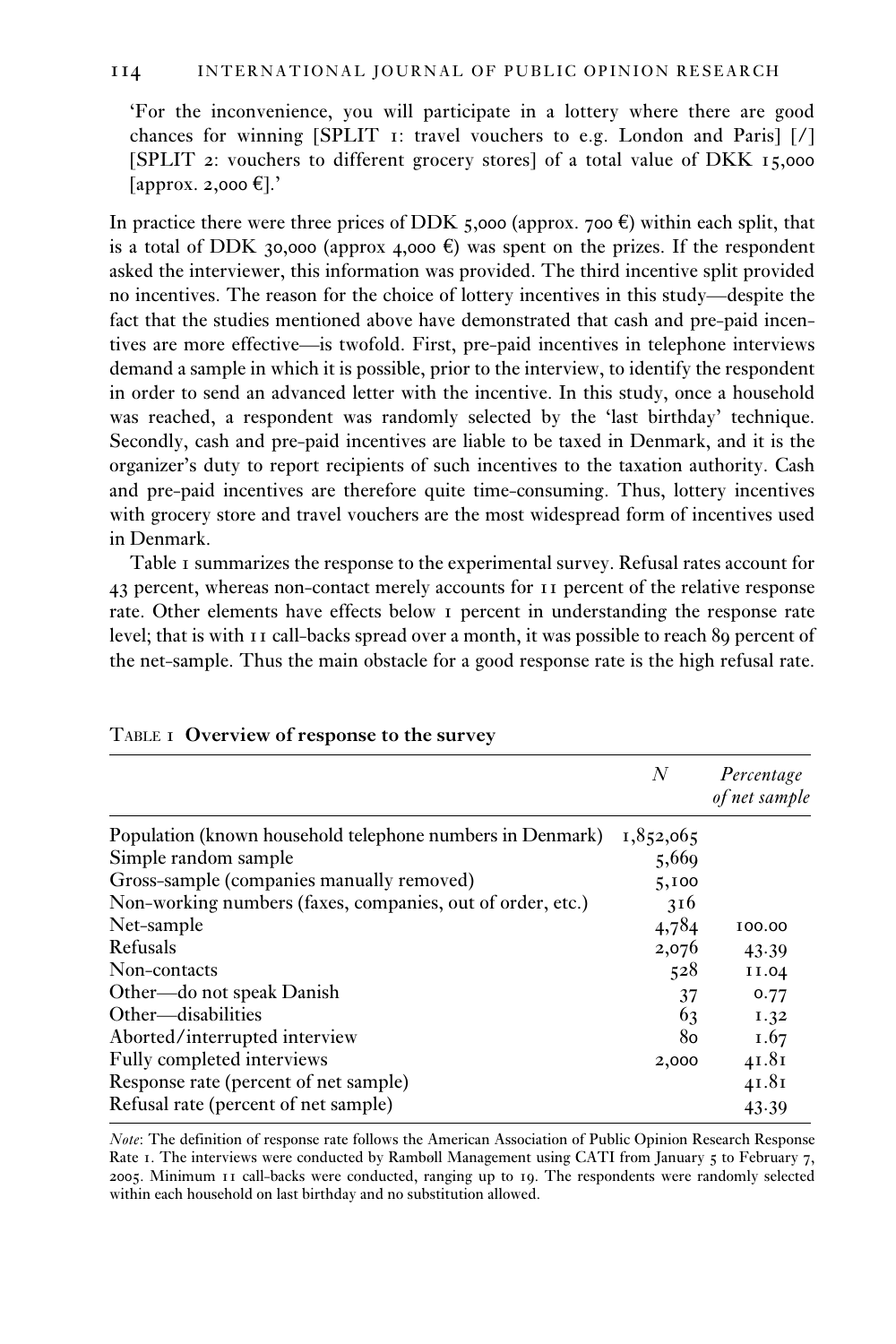Many other studies also support this conclusion (Steeh, 1981; Nicolaas & Stratford, 2005; Curtin et al., 2005).

From the 500 respondents who refused to participate, a random sub-sample was reinterviewed, with up to seven call-backs, between 14–18 February 2005. The re-interview focused on people's reason for not participating in the original interview. The response rate was 85 percent for this 1-minute re-interview. Results show that 'too many contacts' and 'on principle never participate' were mentioned by 42 percent of all respondents, thus representing the most important reasons for not participating. Even though the number of telephone polls is increasing, the statistical likelihood that a telephone number is included in two random samples is very small, as the number of known telephone extensions in Denmark is roughly 1.8 million. On this background, 'too many calls' simply cannot be true, objectively speaking; however, there are other elements contributing to this strong, subjectively stated unwillingness. First, if the person with the last birthday is not at home at the time of the initial contact attempt, the survey agency will usually call back later, maybe repeatedly, before the target person in the household is reached. Secondly, if the household has been listed on a commercial list of telephone numbers (similar to various e-mail spam lists) used by, for instance, newspaper or insurance salespersons, a household might experience an increasing number of calls over a period of time. Finally, people usually at home between 4 and 9 p.m.—when most polls are conducted—are more likely to be contacted by a polling agency. In spite of these elements, the probability of being contacted by a survey institute remains quite small in the objective sense. In this manner, the general unwillingness to participate due to an excessive number of calls is quite subjective and objectively overestimated by the respondents.

Twenty-three percent indicate 'lack of time' as the reason for refusing to participate. Even through the 'lack of time' statement is probably partly a hidden 'no interest' indicator, it makes sense to attempt to make an appointment to call back at a more suitable time or simply registering the time of day for the refusal and attempting a call-back at another time of day, as a means of dealing with this challenge. Lack of time also constitutes a dominating factor in Rogers' (1976) study of reasons to refuse participation. Exactly  $71$ percent of those re-interviewed in our study indicated—somewhat absurdly *in* an interview—that they would never consent to an interview. The idea of 'getting a foot in the door' combined with a very short interview appears to increase the cooperation rate substantially in this case.

# THE EFFECT OF INCENTIVES, INTERVIEW LENGTH, AND INTERVIEWER EFFECT

# INCENTIVES AND LENGTH

One means of achieving an increased response rate is by providing incentives and conducting less time-consuming interviews. Table 2 illustrates the general picture, showing the response rates for the different experimental conditions.

Field time was longer for the 20-minute interviews than for the 15-minute interviews, which leaves the level of non-contacts higher among the 15-minute interviews than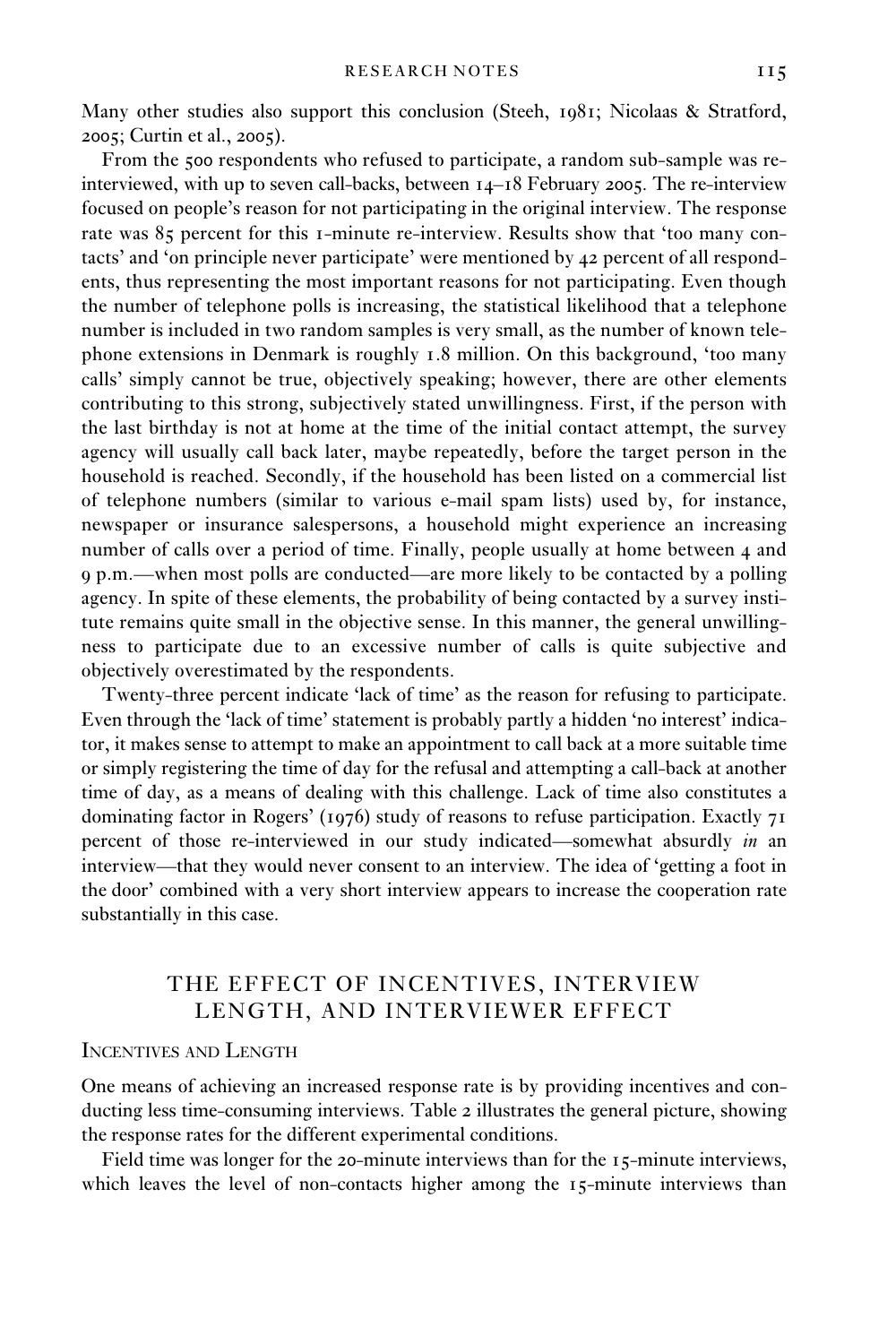|                                                                                                                                                                                                                                                                                                                                                               |                            | Announced 20 minutes        |                        |                            | Announced 15 minutes        |                        |
|---------------------------------------------------------------------------------------------------------------------------------------------------------------------------------------------------------------------------------------------------------------------------------------------------------------------------------------------------------------|----------------------------|-----------------------------|------------------------|----------------------------|-----------------------------|------------------------|
|                                                                                                                                                                                                                                                                                                                                                               | Lottery travel<br>vouchers | Lottery grocery<br>vouchers | incentives<br>$\infty$ | Lottery travel<br>vouchers | Lottery grocery<br>vouchers | incentives<br>$\aleph$ |
| Vet-sample                                                                                                                                                                                                                                                                                                                                                    | 1,240                      | 1,226                       | 1,227                  | 361                        | 365                         | 365                    |
| Fully completed interviews                                                                                                                                                                                                                                                                                                                                    | 519                        | 512                         | $\frac{4}{9}$          | 180                        | $\frac{6}{5}$               | 145                    |
| Refusal rate                                                                                                                                                                                                                                                                                                                                                  | $45.00**$                  | $44.62*$                    | $46.54***$             | 34.35                      | 37.81                       | 37.81                  |
| Note: The 20-minute interviews were conducted from January 5 to February 7, 2005, whereas the 15-minute interviews were conducted form January 29 to February 7, 2005.<br>*= $p \le 0.5$ , ** = $p \le 0.5$ , indicating a significant difference between the same incentive groups when interview time varies. When length of interview is held constant but |                            |                             |                        |                            |                             |                        |

TABLE 2 Response rates by incentives and announced interview length TABLE 2 **Response rates by incentives and announced interview length**

incentives are set to vary, no statistical difference is found. Compared by independent-sample t-test (2-tailed). incentives are set to vary, no statistical difference is found. Compared by independent-sample *t*-test (2-tailed).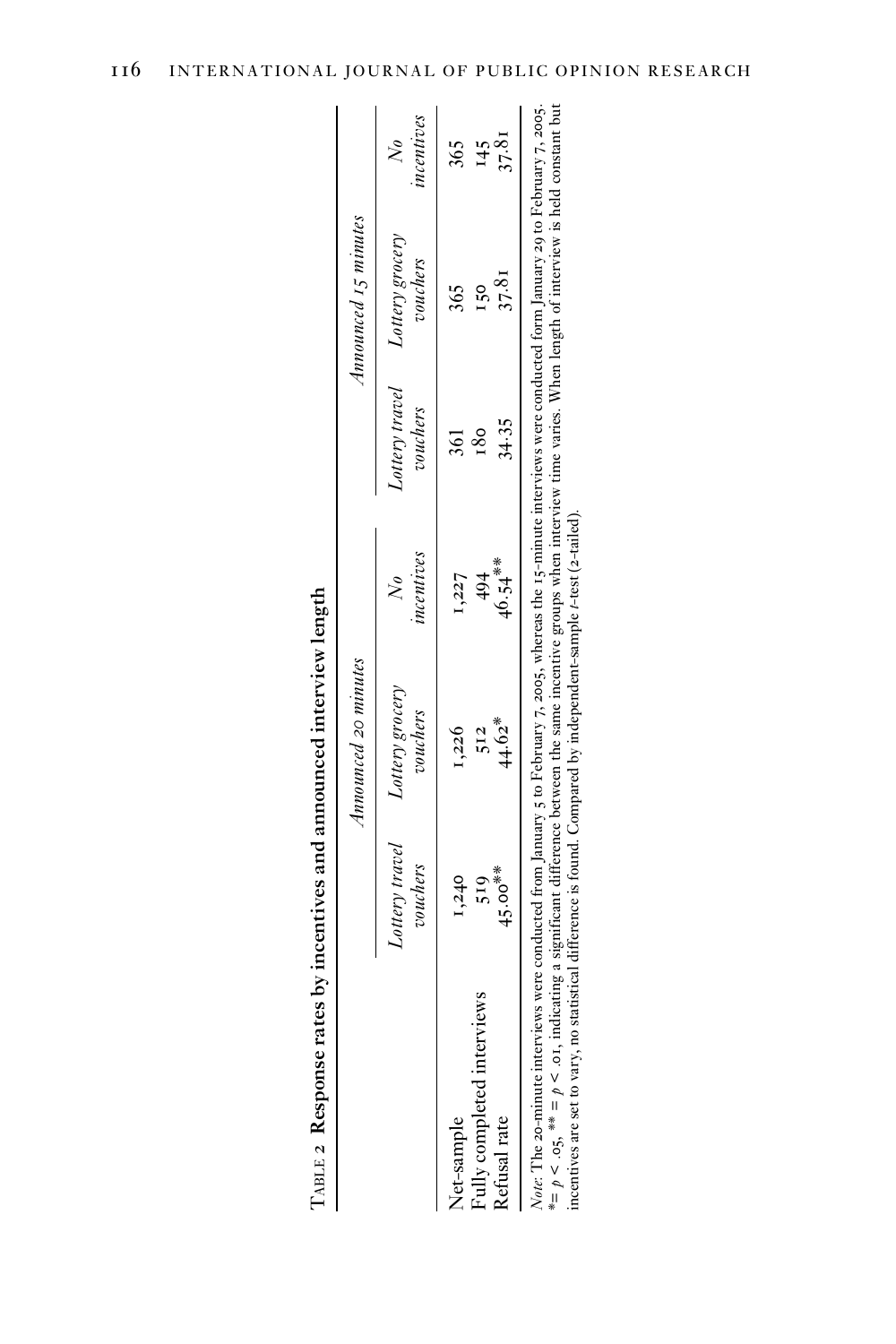among the 20-minute interviews. As response rate is affected by both refusal and noncontact levels, refusal rate is the best comparative measure when interview length varies because a subject can be counted as a refusal only when contact is achieved.<sup>2</sup>

At first glance, Table 2 reveals that cutting five minutes off an interview affects the refusal rate much more than providing incentives does: approximately a 10 percentage point decline in the refusal rate when going from 20 to 15 minutes. Incentives show no significant effect when the (announced) length of interview is held constant. In our case, offering incentives did not affect the refusal level. A final point to be drawn from Table 2 is that there appears to be no significant interaction between interview length and the incentive.

### INTERVIEWER EFFECTS

When it comes to interviewer effect, research usually focuses on response bias and substantive bias. This line of research finds an interviewer effect in terms of social desirability when it comes to interviewer race (Huddy et al., 1997) and gender (Kane & Macaulay, 1993; Davis, 1997), face-to-face compared to CATI (Holbrook, Green, & Krosnick, 2003), and interviewer style (Rogers, 1976). Nevertheless, Groves and Magilavy (1986) conclude that the generalized interviewer effect tends to be smaller than usually reported in various studies (see also Tucker, 1983).

Few studies focus on the interviewer effects on refusal rates in surveys. Baruffol, Verger, and Rotily (2001) find that female interviewers generally have higher refusal rates than male interviewers in telephone surveys. Pickery and Loosveldt (2002) find no significant effect of interviewer gender, whereas Campanelli and O'Muircheartaigh (1999) find that male interviewers have a significantly higher nonresponse rate in face-toface interviews. In order to shed more light on the interviewer effect combined with the incentives and interview length, a binary logistic regression is presented in Table 3.

The first regression model in Table 3 confirms the findings from the analysis presented in Table 2, but focuses instead on the effect of incentives and announced interview length when other variables are held constant. An (announced) 15-minute interview as opposed to a 20-minute interview has a 1.304 larger chance of resulting in a completed interview when incentives are held constant. That is a 30 percent greater chance when the interview is framed as a 15-minute interview rather than a 20-minute interview. Secondly there is neither a significant effect of incentives, nor a significant interactive effect between incentives and announced interview length. Thus, the regression confirms the bivariate analyses of Table 2, that is a  $\epsilon$ 700 lottery incentive had no effect on the refusal rate.

The second regression model analyzes the effect of interviewers' gender, experience, and age. Fifty-seven different interviewers conducted the interviews, with response rates ranging from 18 to 76 percent and refusal rates ranging from 20 to 88 percent. These large ranges suggest a strong interviewer effect on the response rate, but it does not

<sup>&</sup>lt;sup>2</sup> As the 15-minute interviews are all collected between 29 January and 7 February and all of the 20-minute interviews between 5 January and 7 February, there is a possible bias in the experimental design. Nevertheless, there is no significant difference in the refusal rate when comparing the 20-minute interviews across the two time periods—January 5–28 compared to January 29–February 7 (excluding the cases where an appointment with the respondent was made to complete the interview at a specific time in the future). Thus, bias is not found between the two time intervals.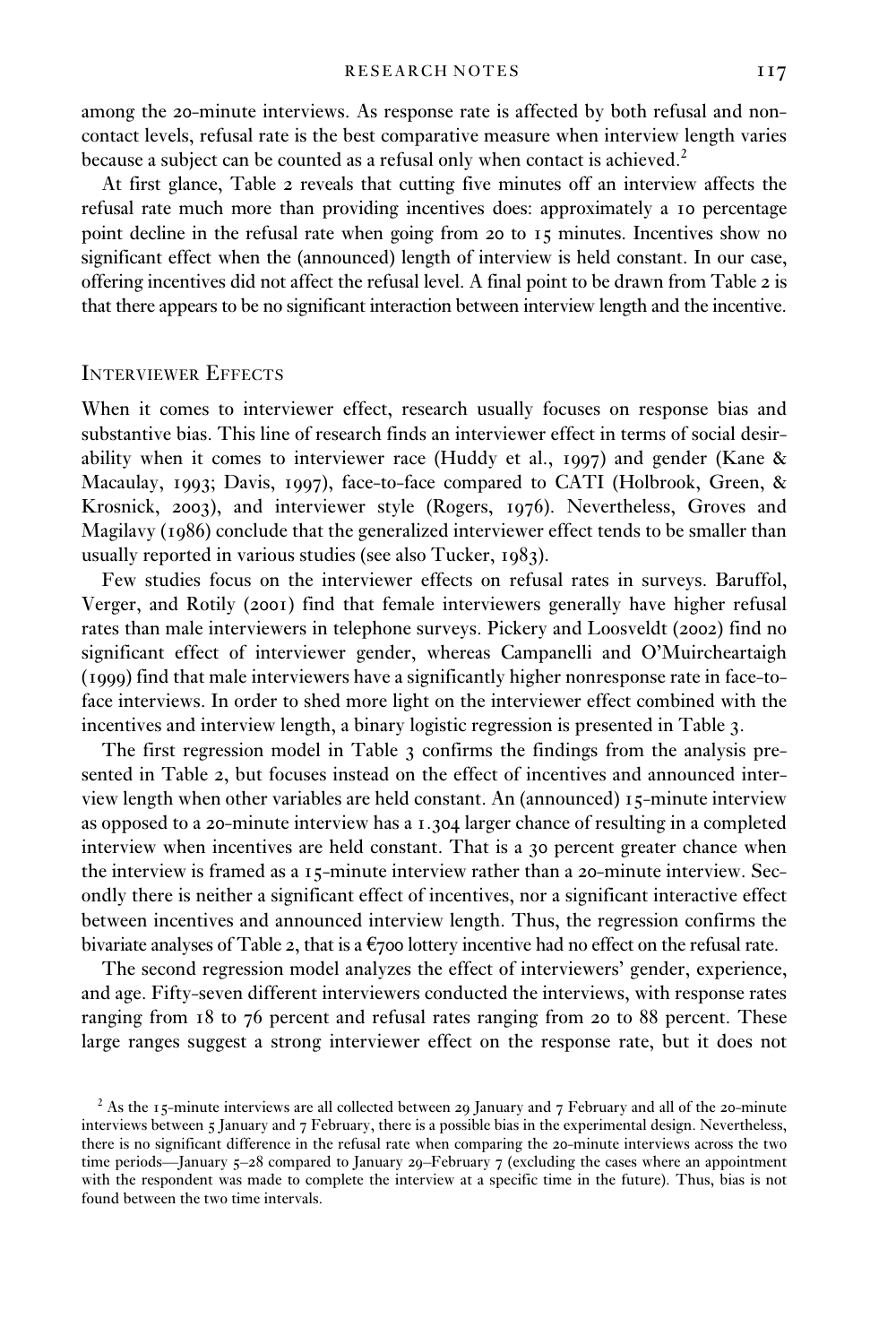|                                                                            |               | $Model~\tau:Incentive$<br>and length<br>of interview model | Model<br>2: Interviewer<br>effect model | $Model$ 3:<br><b>Combined</b><br>model |
|----------------------------------------------------------------------------|---------------|------------------------------------------------------------|-----------------------------------------|----------------------------------------|
| Constant                                                                   |               | 1.039                                                      | $0.176**$                               | $0.180**$                              |
| 15-minute interview vs.<br>20-minute interview                             |               | $1.304***$                                                 |                                         | $1.246**$                              |
| Travel voucher vs. no<br>incentive                                         |               | 1.135                                                      |                                         | I.I49                                  |
| Grocery voucher vs. no<br>incentive                                        |               | I.07I                                                      |                                         | 1.068                                  |
| Male vs. female<br>interviewer                                             |               |                                                            | $4.680**$                               | $5.516**$                              |
| Age of interviewer<br>(range 19-32 years old)                              |               |                                                            | $1.070**$                               | $1.065***$                             |
| Employed more than<br>two weeks vs. less<br>when interview is<br>completed |               |                                                            | $1.332**$                               | $1.338**$                              |
| Interaction: age of<br>interviewer $\times$ male vs.<br>female interviewer |               |                                                            | $0.937**$                               | $0.931**$                              |
| N                                                                          |               | 4076                                                       | 4075                                    | 4075                                   |
| Nagelkerke pseudo $R^2$                                                    |               | .OI                                                        | .03                                     | .03                                    |
| Correctly predicted                                                        |               | 49 %                                                       | 55 %                                    | $56\%$                                 |
| Hosmer and Lemeshow's                                                      | $\chi^2$      | 2.907                                                      | 30.331                                  | 12.170                                 |
| goodness-of-fit                                                            | $\mathcal{P}$ | .574                                                       | .000                                    | .144                                   |

| TABLE 3 Completed interviews compared to interviews refused by respondent: |  |  |  |
|----------------------------------------------------------------------------|--|--|--|
| Odds ratios in binary logistic regressions                                 |  |  |  |

*Note*: Interaction between incentives and length of interview was insignificant and removed. Number of days employed, etc. was also tried, but the critical value was 2 weeks.

\*=  $p$  < .05; \*\* =  $p$  < .01.

explain it. The second regression in Table 3 helps us to understand the differences. Male interviewers prove to be much more proficient in terms of persuading respondents to participate, as compared to female interviewers. This finding is also supported by Baruffol et al. (2001). Male interviewers are actually four to five times more effective than female interviewers when the other independent variables are held constant. One explanation might be that male interviewers are perceived as more authoritative and are thus taken more seriously by the respondents. Secondly, male interviewers might be more impertinent in their attempts to initiate the interview, even though the respondent initially expresses reluctance. However, the study does not allow investigating this explanation further. It is also relevant that studies of face-to-face interviewing tend to suggest the opposite relationship, that is male interviewers are less successful in achieving a high cooperation rate (Pickery & Loosveldt, 1998; Campanelli & O'Muircheartaigh, 1999). A practical consequence of these findings for research companies suggests concentrating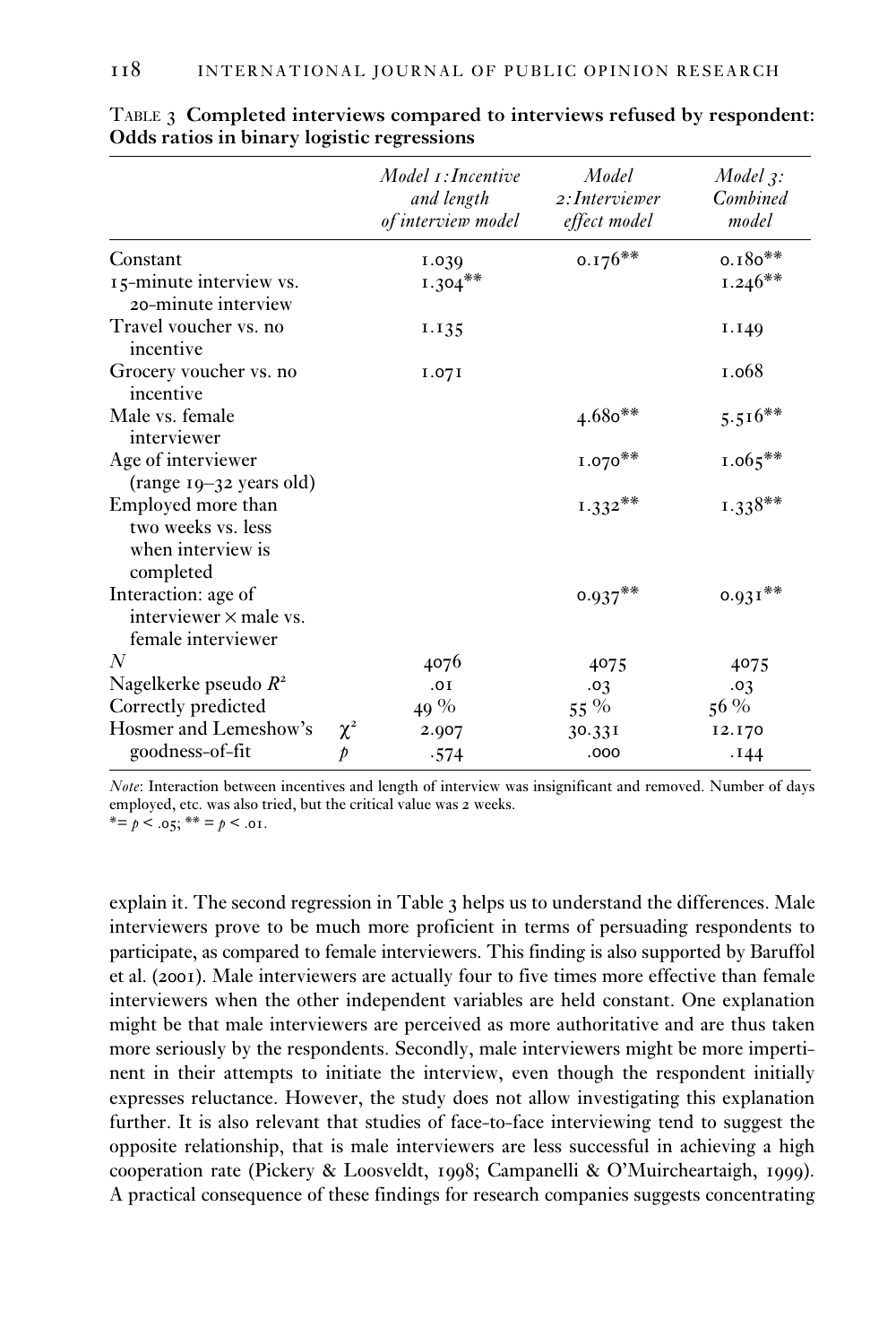male interviewers in CATI-studies and female interviewers in face-to-face-studies in order to achieve high cooperation rates.

Moreover, interviewer age and experience also have a positive effect on the response rate. In the latter case, the levels of completed interviews increase by more than 33 percent after the first two weeks of interviewing. Finally, a negative interaction is significant in the model, that is, as age increases, women tend to be better interviewers than men when the other variables are held constant. Generally speaking, these interviewer effects call for better interviewer training, but they also reveal that much is gained by simply using interviewers with two weeks experience. Other studies have also highlighted the importance of interviewer training on the substantive responses in surveys (Billiet & Loosveldt, 1988; Kiecker & Nelson, 1996).

The final model combined the effects of incentives, announced interview length and interviewer effects. The general picture is that the results are robust, as all of the significant results from the two earlier models are also present in the combined model with the same strength. Nevertheless, it ought to be noted that the model fits are relatively weak and the high significance of the effects is partly related to the large samples. To obtain a better fit, the factors not under the organizer's control (e.g. the reasons why respondents declined to participate in the interview) must be included in the model. The independent variables included in Table 3 are all variables controlled by the organizer.

### CONCLUSION

The various analyses suggest that the declining response rate is primarily due to a large number of potential respondents refusing to participate in the interview. A follow-up interview with respondents refusing to participate in the original interview reveals a strong general unwillingness due to the perception that demands for answering surveys are excessive. Highlighting the uniqueness and importance of the survey in the introduction of the interview might generally be one means of confronting this general skepticism. Furthermore, avoiding calls immediately before and during dinner and shorter interviews would do away with another motive for refusal: lack of time.

Various factors and their interaction have been explored in order to achieve a better understanding of the reasons for declining participation and to remedy the problem. The use of incentives shows no significant effect on refusal; however, changing the announced interview time from 20 to 15 minutes results in a 25 percent increase in the number of completed interviews. The effect of this 5-minute reduction should not be generalized to other possible interview durations. In a future study, it would be interesting to attempt to estimate the response curve when changing the announced length of interview, for example in 5-minute steps. One plausible hypothesis would be that an exponentially decreasing relationship between response rate and interview time exists, that is cutting five minutes off a 15-minute interview increases the response rate much more than five minutes from a 40-minute interview.

Interviewer training represents a crucial aspect of dealing with the declining response rates. Alarming differences in the response rates and refusal rates between the 57 different interviewers used during the project were found. Their response rates ranged from 18 to 76 percent, and their refusal rates ranged from 20 to 88 percent. The regression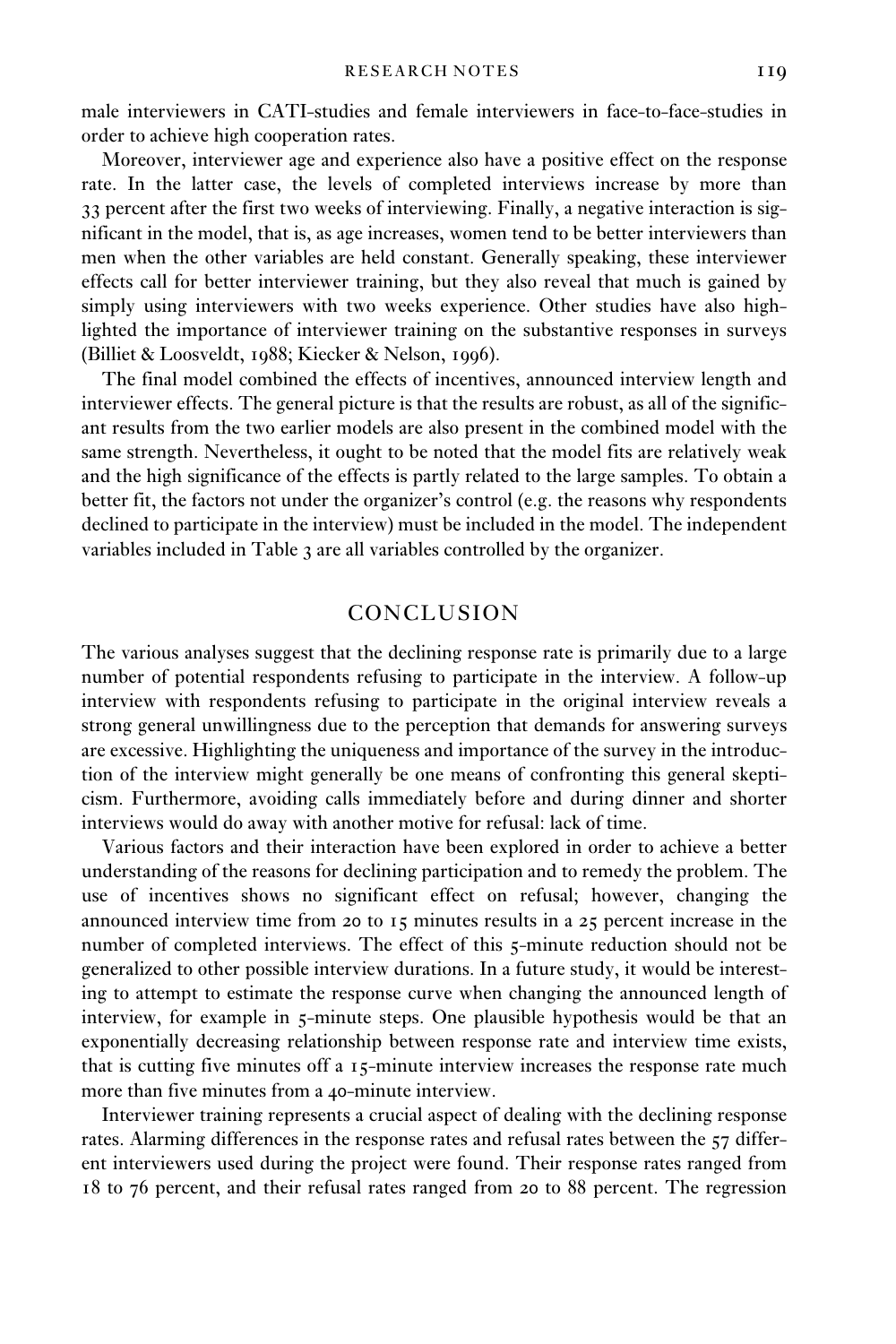analyses suggest that male interviewers achieve better response rates in telephone interviews than female interviewers do. Furthermore, the more experienced interviewers achieve 33 percent more completed interviews than less experienced interviewers do. This pinpoints the importance of interviewer training.

## REFERENCES

- Baruffol, E., Verger, P., & Rotily, M. (2001). Using the telephone for mental health surveys: An analysis of the impact of call rank, non-response and interviewer effect. *Population*, *56*,  $987-1010$ .
- Billiet, J., & Loosveldt, G. (1988). Improvement of the quality of responses to factual survey questions by interviewer training. *Public Opinion Quarterly*, *52*, 190–211.
- Campanelli, P., & O'Muircheartaigh, C. (1999). Interviewers, interviewer continuity, and panel survey nonresponse. *Quality & Quantity*, *33*, 59–76.
- Curtin, R., Presser, S., & Singer, E. (2005). Changes in telephone survey nonresponse over the past quarter century. *Public Opinion Quarterly*, *69*, 87–98.
- Davis, D. W. (1997). The direction of race of interviewer effects among African-Americans: Donning the black mask. *American Journal of Political Science*, *41*, 309–322.
- De Leeuw, E., & De Heer, W. (2002). Trends in household survey nonresponse: A longitudinal and international comparison. In R. M. Groves, D. A. Dillman, J. L. Eltinge, & R. J. A. Little (Eds.), *Survey Nonresponse* (pp. 41–54). New York: Wiley.
- Fahimi, M., Whitmore, R., Chromy, J., Siegel, P., Cahalan, M., & Zimbler, L. (2005). Efficacy of incentives in increasing response rates. In: C. van Dijkum, J. Blasius, & C. Durand (Eds.), *Recent developments and applications in social research methodology* (CD-ROM proceedings of the RC33 Sixth International Conference on Social Science Methodology, Workshop No. 320). Amsterdam: Budrich Verlag.
- Groves, R. M., & Magilavy, L. J. (1986). Measuring and explaining interviewer effects in centralized telephone surveys. *Public Opinion Quarterly*, *50*, 251–266.
- Hembroff, L. A., Rusz, D., Rafferty, A., McGee, H., & Ehrlich, N. (2005). The costeffectiveness of alternative advance mailings in a telephone survey. *Public Opinion Quarterly*, *69*, 232–245.
- Holbrook, A. L., Green, M. C., & Krosnick, J. A. (2003). Telephone versus face-to-face interviewing of national probability samples with long questionnaires: Comparisons of respondent satisficing and social desirability response bias. *Public Opinion Quarterly*, *67*, 79–125.
- Huddy, L., Billig, J., Bracciodieta, J., Hoeffler, L., Moynihan, P. J., & Pugliani, P. (1997). The effect of interviewer gender on the survey response. *Political Behavior*, *19*, 197–220.
- Kalantar, J. S., & Talley, N. J. (1999). The effects of lottery incentive and length of questionnaire on health survey response rates: A randomized study. *Journal of Clinical Epidemiology*, *52*, 1117–1122.
- Kane, E. W., & Macaulay, L. J. (1993). Interviewer gender and gender attitudes. *Public Opinion Quarterly*, *57*, 1–28.
- Kiecker, P., & Nelson, J. E.(1996). Do interviewers follow telephone survey instructions? *Journal of the Market Research Society*, *38*, 161–176.
- Nicolaas, G., & Stratford, N. (2005). A plea for the tailored use of respondent incentives. In: C. van Dijkum, J. Blasius, & C. Durand (Eds.), *Recent developments and applications*